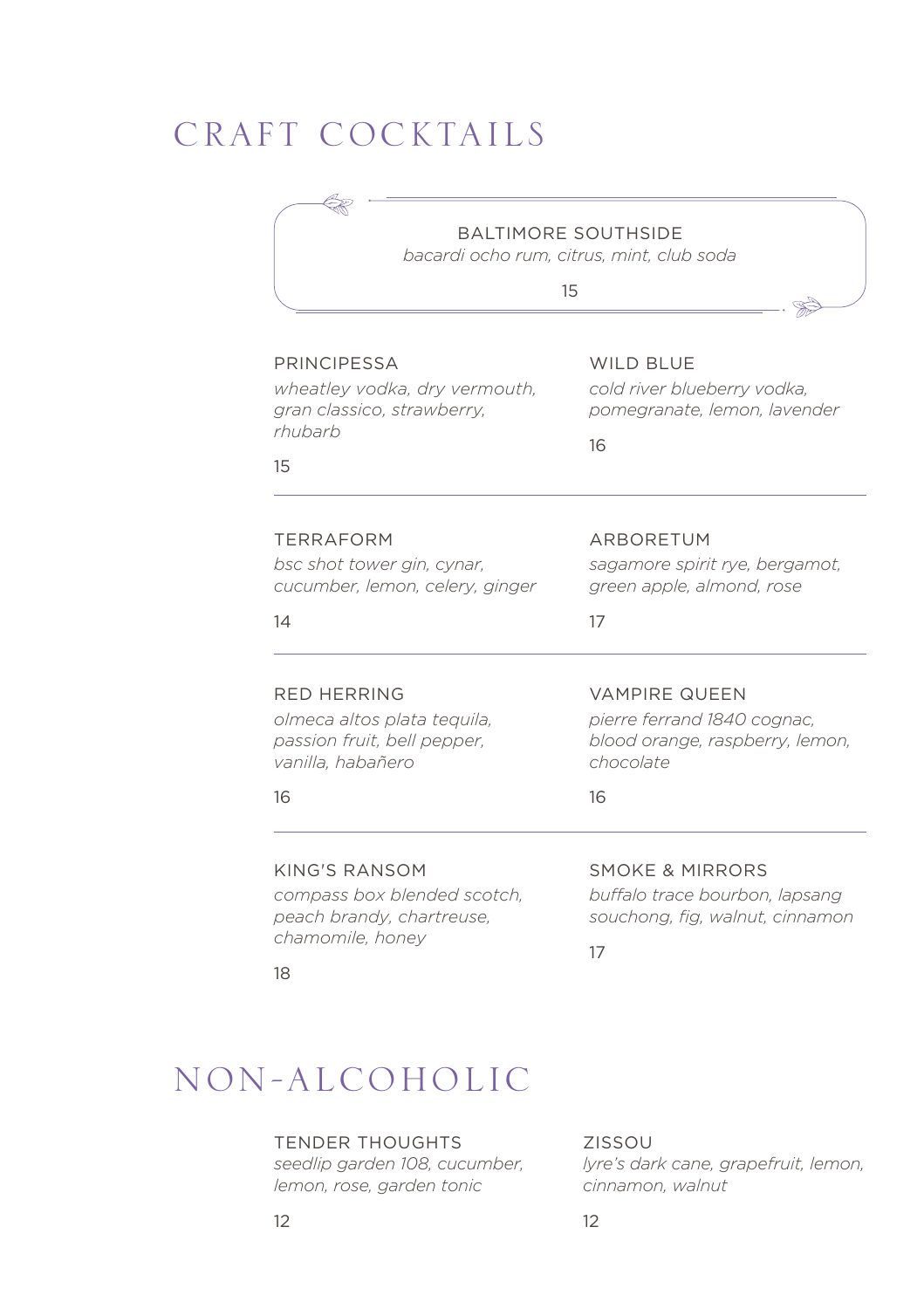# BEER

### **draft**

| EVOLUTION CRAFT BREWING Stalker Hefeweizen  10 |
|------------------------------------------------|
|                                                |
|                                                |
|                                                |

### **bottled**

| DELIRIUM TREMENS Tripel Blonde 26                  |
|----------------------------------------------------|
|                                                    |
|                                                    |
|                                                    |
|                                                    |
|                                                    |
|                                                    |
|                                                    |
|                                                    |
|                                                    |
| WHITE CLAW Black Cherry, Grapefruit, Lime, Mango 6 |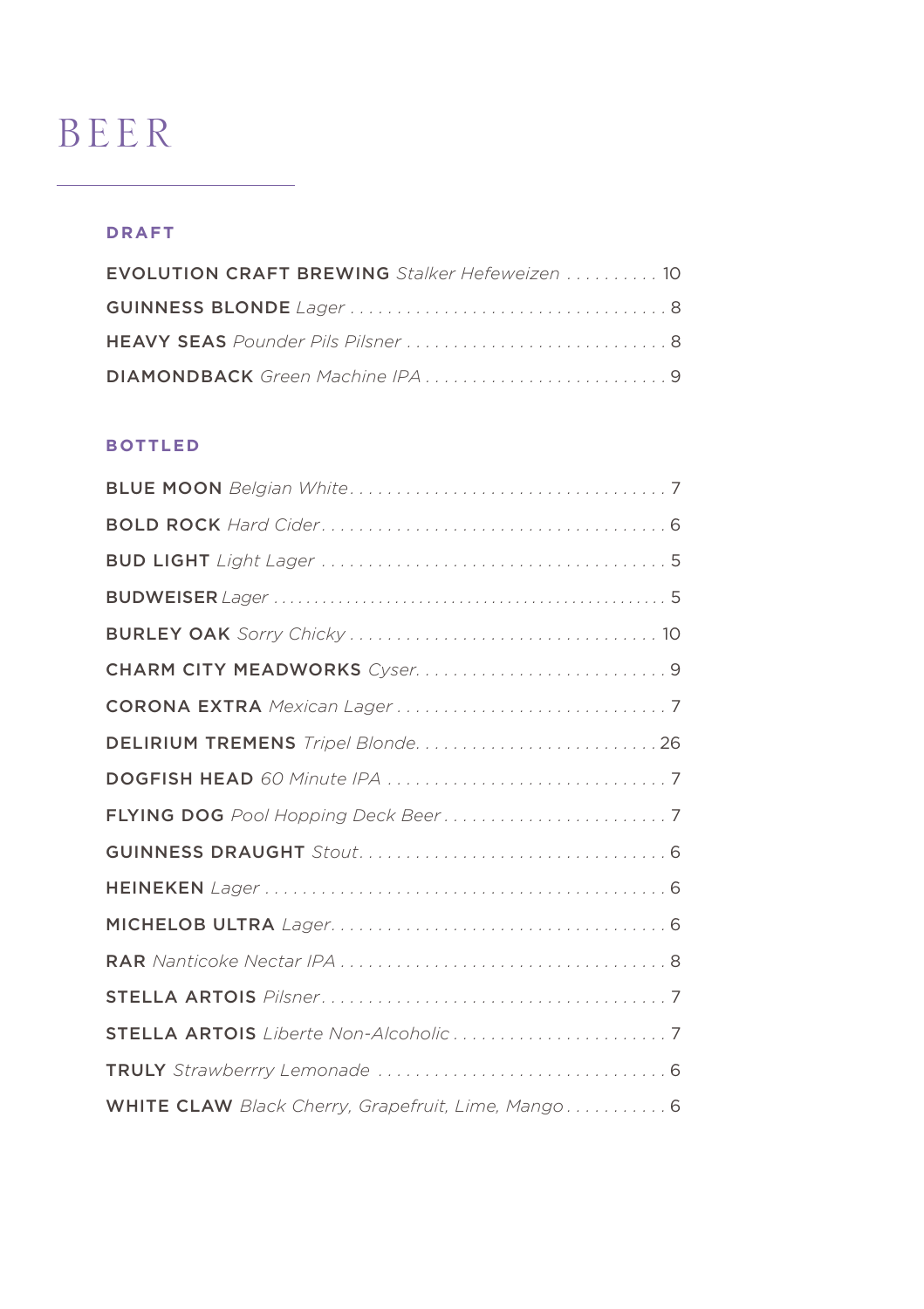## WINE BY THE GLASS

## **sparkling**

| SOMMARIVA "IL ROSA" Brut Rosé Spumante  14 |  |
|--------------------------------------------|--|
|                                            |  |

### **white**

| CORTENOVA Pinot Grigio delle Venezie 2020 11      |
|---------------------------------------------------|
| <b>GIESEN</b> Marlborough Sauvignon Blanc 2020 12 |
| OVUM BIG SALT White Blend 2020  13                |
| KRUGER-RUMPF Estate Riesling 2019  14             |
| NEYERS 304 Sonoma Coast Chardonnay 2018. 14       |

## **rosé**

| FÊTE DU ROSÉ Côtes de Provence 2020  13 |  |
|-----------------------------------------|--|
|                                         |  |

## **red**

| <b>MEADOWCROFT</b> Anderson Valley Pinot Noir 2019. 14           |  |
|------------------------------------------------------------------|--|
| ZUCCARDI Q Valle de Uco Malbec 2019  18                          |  |
| LAROSE-TRINTAUDON Haut Médoc 2019  18                            |  |
| <b>CAPTÛRE</b> Innovant Sonoma County Cabernet Sauvignon 2018 18 |  |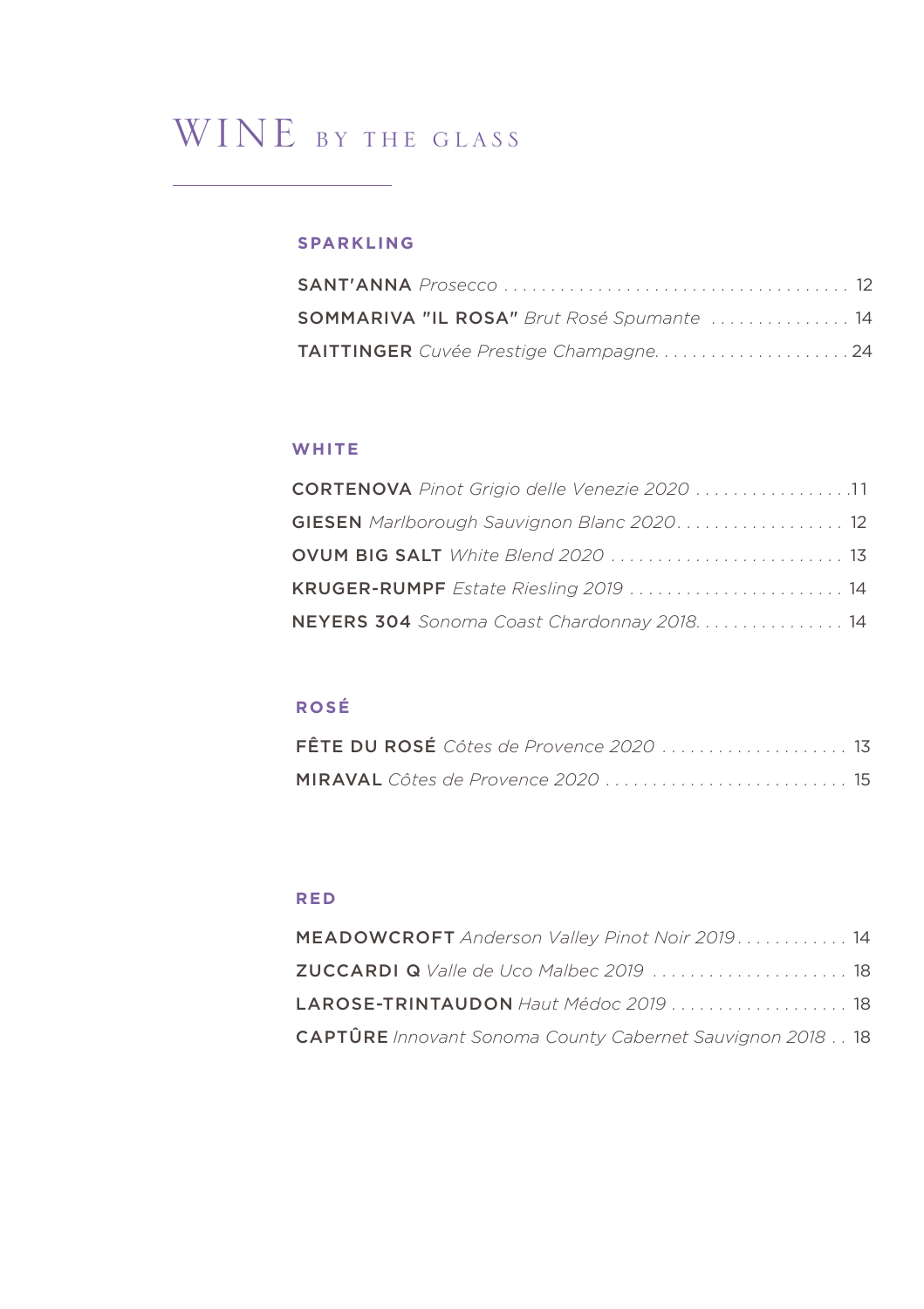# WINE BY THE BOTTLE

### **sparkling**

| TREVERI Brut Zero BdB Columbia Valley54                      |
|--------------------------------------------------------------|
| SOMMARIVA "IL ROSA" Brut Rosé Spumante 56                    |
|                                                              |
| TAITTINGER Cuvée Prestige Champagne96                        |
| <b>SCHRAMSBERG</b> North Coast Brut Blanc de Blancs 2018 100 |
| GONET-MEDEVILLE Brut Blanc de Noirs115                       |
| CARACCIOLI Santa Lucia Highlands Brut 2014. 130              |
|                                                              |
|                                                              |
|                                                              |
| BILLECART-SALMON Brut Rosé Champagne. 200                    |

## **white**

#### CHARDONNAY

| NEYERS 304 Sonoma Coast 2018 56                |
|------------------------------------------------|
|                                                |
| AU BON CLIMAT Santa Barbara County 2019. 72    |
|                                                |
| THREE STICKS Gap's Crown Sonoma Coast 2018 122 |
|                                                |
|                                                |
|                                                |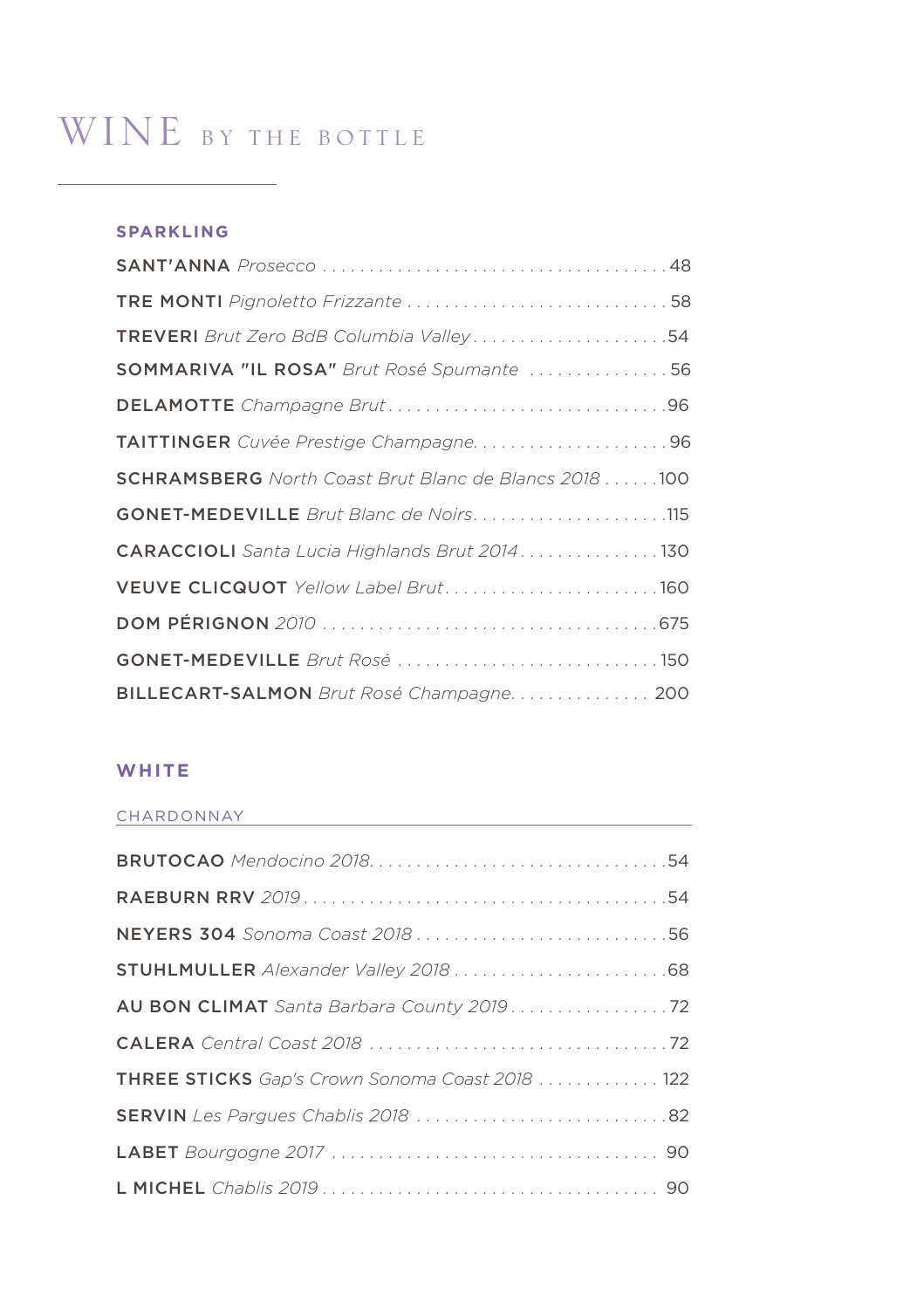| DARNAT Clos Richemont Meursault 1er Cru 2012 168           |  |
|------------------------------------------------------------|--|
| JC BACHELET Les Aubues 1er Cru Puligny-Montrachet 2018168  |  |
| M COLIN Champs Gains Chassagne-Montrachet 1er Cru 2017 305 |  |

### sauvignon blanc

### mediterranean white

| CORTENOVA Pinot Grigio delle Venezie 2020  44       |
|-----------------------------------------------------|
|                                                     |
| JERMANN Friuli-Venezia Giulia Pinot Grigio 2019. 72 |
| PONTE DE LIMA Vinho Verde 2020  44                  |
|                                                     |
|                                                     |

### riesling and grüner veltliner

| BERGER Gruner Veltliner 2020 - 1L  44                     |
|-----------------------------------------------------------|
| PRATSCH Rotenpullen Gruner Veltliner 2019108              |
|                                                           |
| EUGEN MULLER, Vom Basalt Kabinett Pfalz Riesling 2019. 54 |
|                                                           |
|                                                           |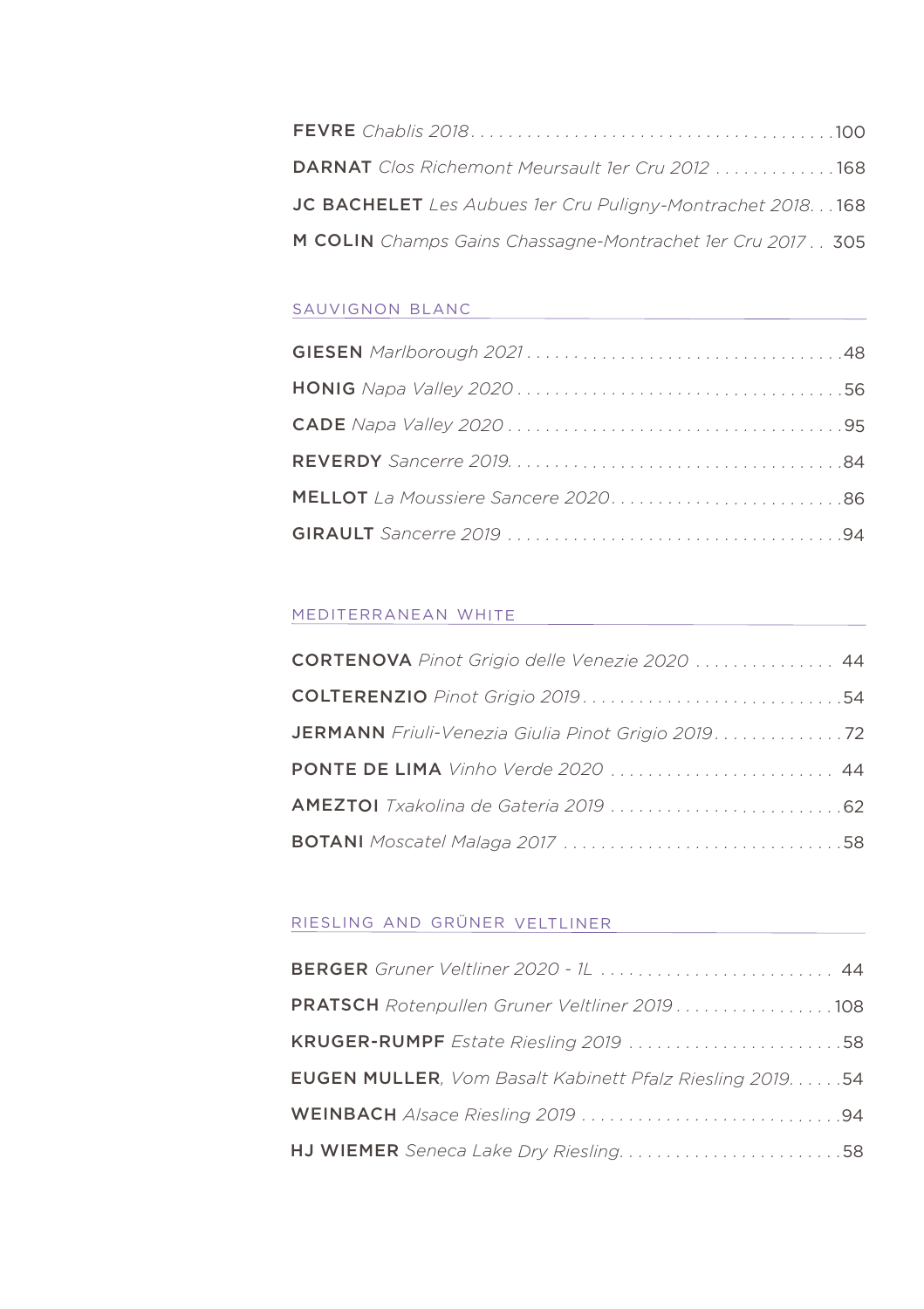## **rosé**

| FÊTE DU ROSÉ Côtes de Provence 2020 52      |  |
|---------------------------------------------|--|
|                                             |  |
|                                             |  |
| WHISPERING ANGEL Cotes de Provence 2020. 72 |  |

## **red**

### cabernet sauvignon

| <b>GOLDSCHMIDT</b> Alexander Valley 2019 Stonemason Hill 60            |
|------------------------------------------------------------------------|
|                                                                        |
|                                                                        |
|                                                                        |
|                                                                        |
| SEQUOIA GROVE Napa Valley 2018  122                                    |
|                                                                        |
|                                                                        |
| AQUILINI Family Blend Red Mountain 2017 140                            |
| CLIFF LEDE Stags Leap 2018  168                                        |
|                                                                        |
|                                                                        |
|                                                                        |
|                                                                        |
| GRADE Winefield Vineyard Calistoga 2006 285                            |
|                                                                        |
| <b>BULGHERONI</b> Lithology Beckstoffer-To Kalon Napa Valley 2017 1100 |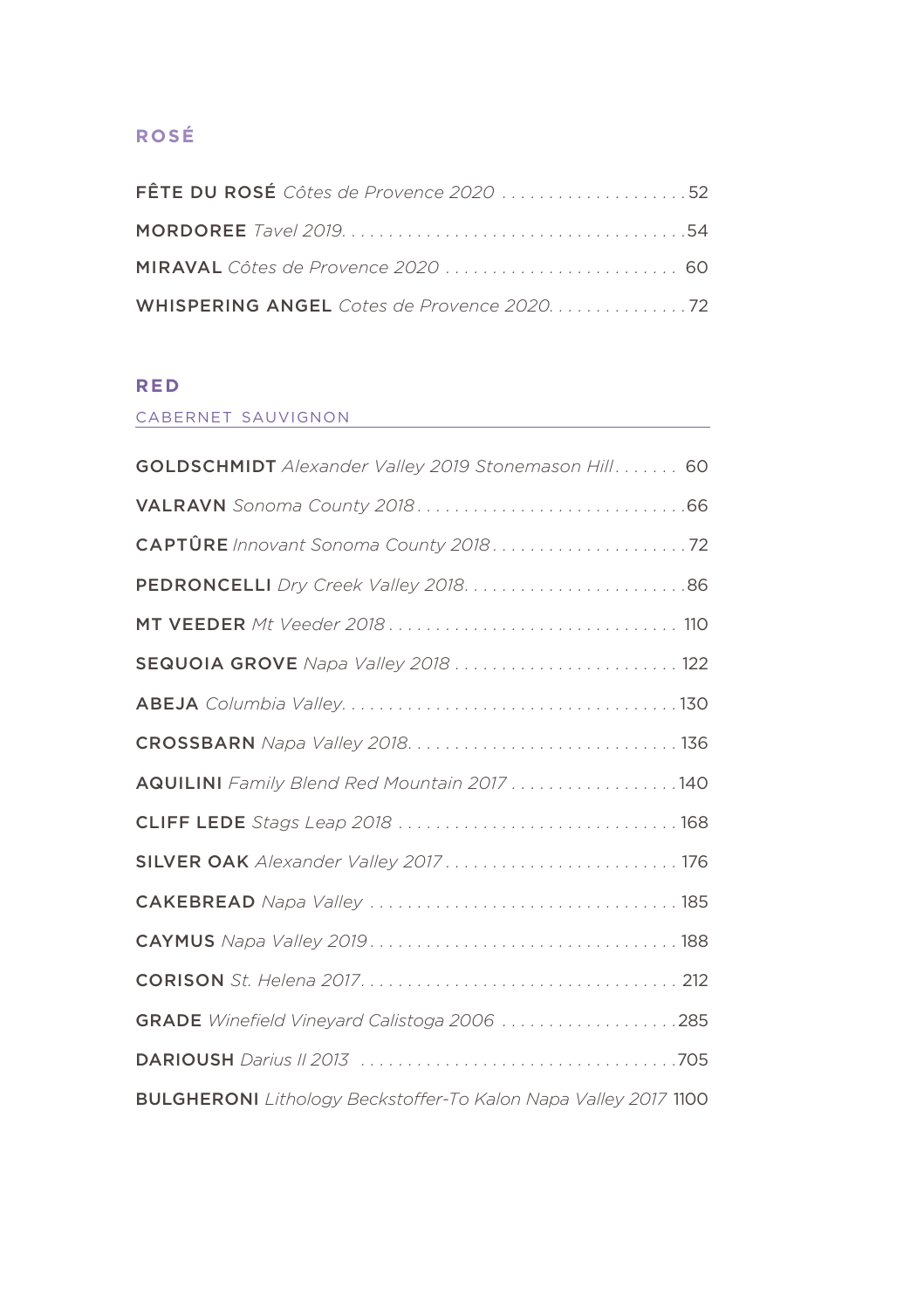#### pinot noir

| FOLLETTE Hawk's Roost Vineyard RRV 2017 100                     |
|-----------------------------------------------------------------|
| AU BON CLIMAT Sanford & Benedict Vineyard Santa Ynez 2019. .132 |
|                                                                 |
|                                                                 |
|                                                                 |

#### other red

|--|

#### south america

| <b>CATENA ALTA</b> Mendoza Cabernet Sauvignon 2016. 134 |
|---------------------------------------------------------|

#### bordeaux

| EYRINS Closerie des Eyrins Margaux 2016 96   |
|----------------------------------------------|
|                                              |
| FLEUR DE BOUARD Lalande de Pomerol 2011  142 |
|                                              |
|                                              |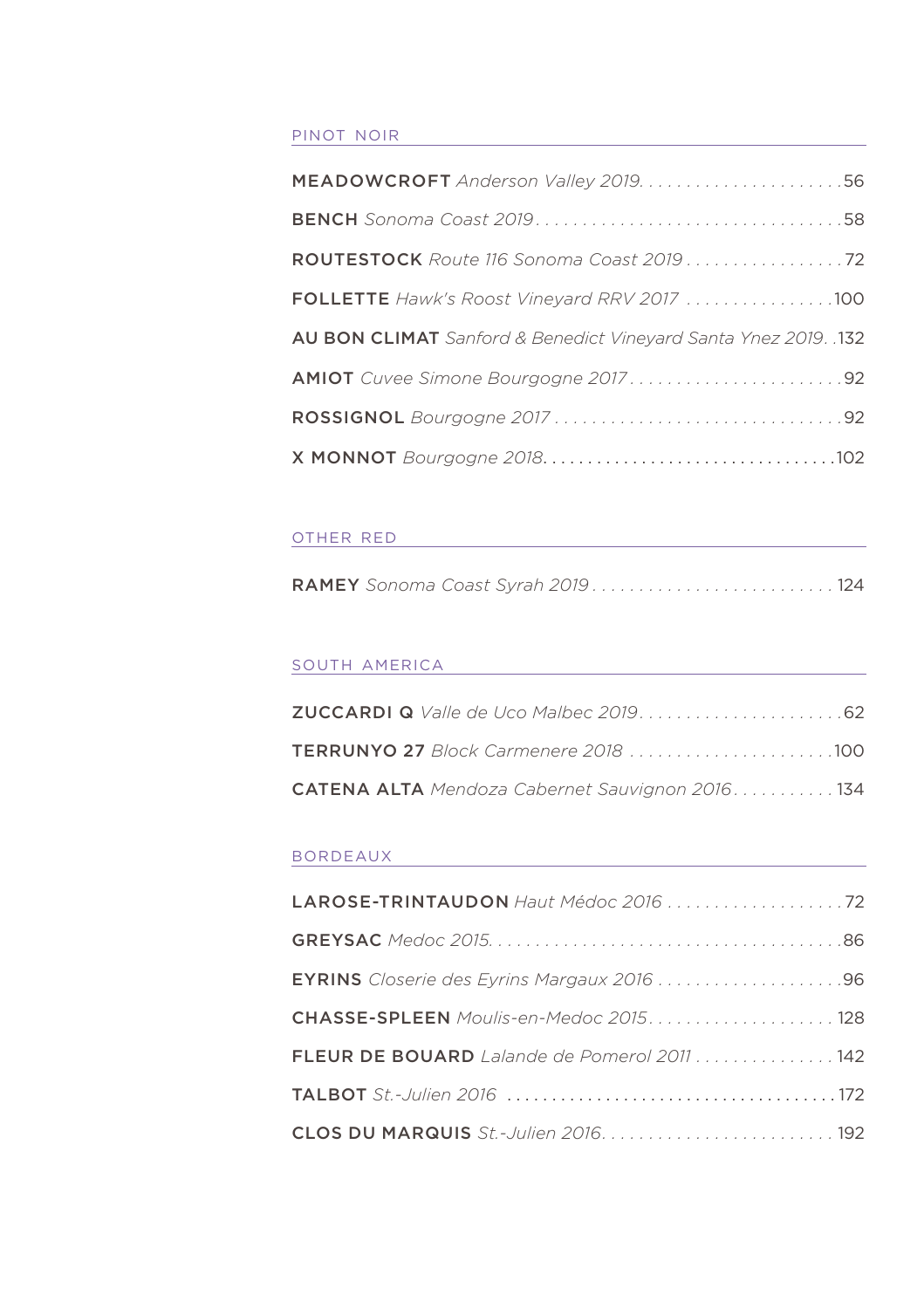#### **BURGUNDY**

| <b>FAIVELEY</b> Clos des Cortons Corton Monopole 2015  490 |  |
|------------------------------------------------------------|--|
|                                                            |  |
| DUCRU-BEAUCAILLOU St.-Julien 2016  580                     |  |
| <b>CLOS DE TART</b> Grand Cru Monopole                     |  |
|                                                            |  |
|                                                            |  |
|                                                            |  |
|                                                            |  |
|                                                            |  |
| PONSOT Clos de la Roche Grand Cru 2015 MAGNUM 3,600        |  |

#### italy and spain

| <b>BEGALI</b> Amarone della Valpolicella Classico 2017. 112   |
|---------------------------------------------------------------|
|                                                               |
| <b>BORGO SCOPETO</b> Chianti Classico Gran Selezione 2015 134 |
|                                                               |
| VIBERTI Bricco delle Viuole Barolo Riserva 2013. 240          |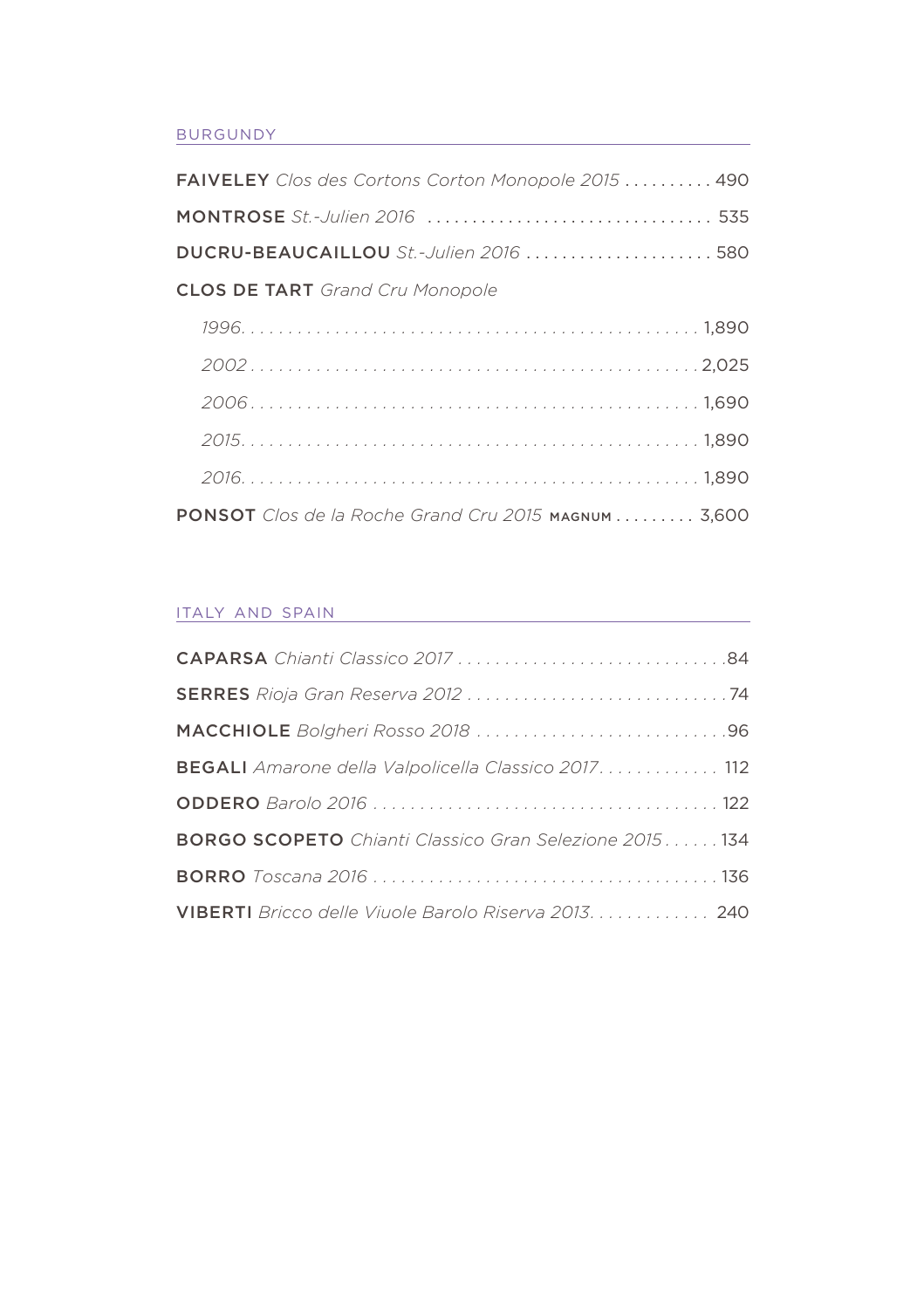## WHISKEY

#### **BOURBON**

| ELIJAH CRAIG SMALL BATCH  12                     |
|--------------------------------------------------|
|                                                  |
|                                                  |
|                                                  |
|                                                  |
|                                                  |
|                                                  |
| WOODFORD RESERVE 13                              |
|                                                  |
| VAN WINKLE SPECIAL RESERVE 12YR LOT B 1.50Z. 105 |
| PAPPY VAN WINKLE 15YR 1.50Z 125                  |

## **RYE**

| SAGAMORE SPIRIT DOUBLE OAK 22      |
|------------------------------------|
| SAGAMORE SPIRIT RUM CASK FINISH 23 |
| SAGAMORE SPIRIT BOTTLED IN BOND 25 |
| SAGAMORE SPIRIT CASK STRENGTH  25  |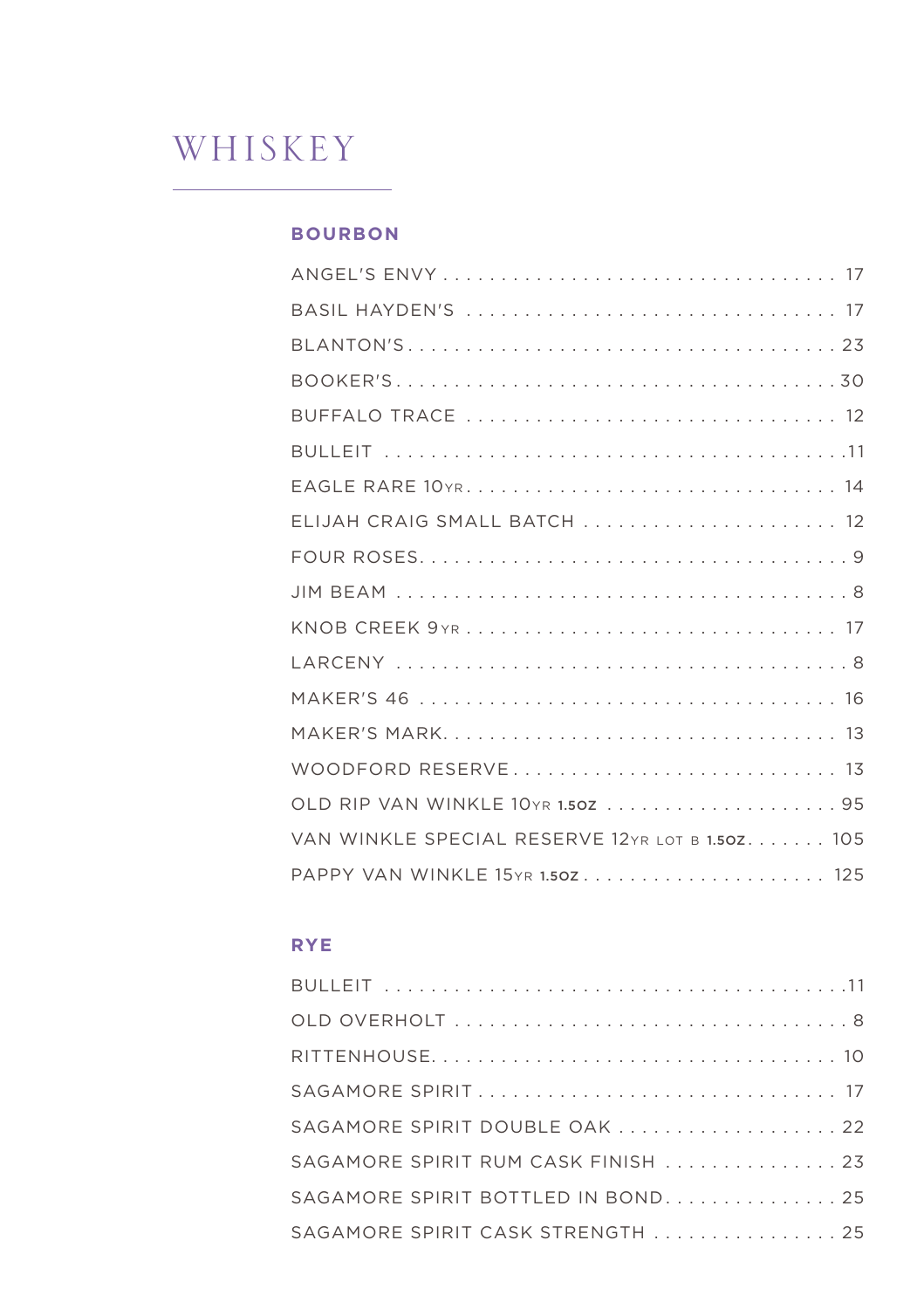| THOMAS H HANDY SAZERAC  45              |  |
|-----------------------------------------|--|
|                                         |  |
| WHISTLEPIG 12 YR OLD WORLD MARRIAGE  42 |  |

## **american**

|  |  | JACK DANIELS OLD NO. 711 |
|--|--|--------------------------|
|  |  |                          |

## **canadian**

## **irish**

## **japanese**

| SUNTORY TOKI 14 |  |
|-----------------|--|
|                 |  |

## **single malt scotch**

| BALVENIE 12YR DOUBLEWOOD  26    |
|---------------------------------|
| BALVENIE 14YR CARRIBEAN CASK 34 |
|                                 |
|                                 |
| GLENLIVET 15YR FRENCH OAK 29    |
|                                 |
|                                 |
|                                 |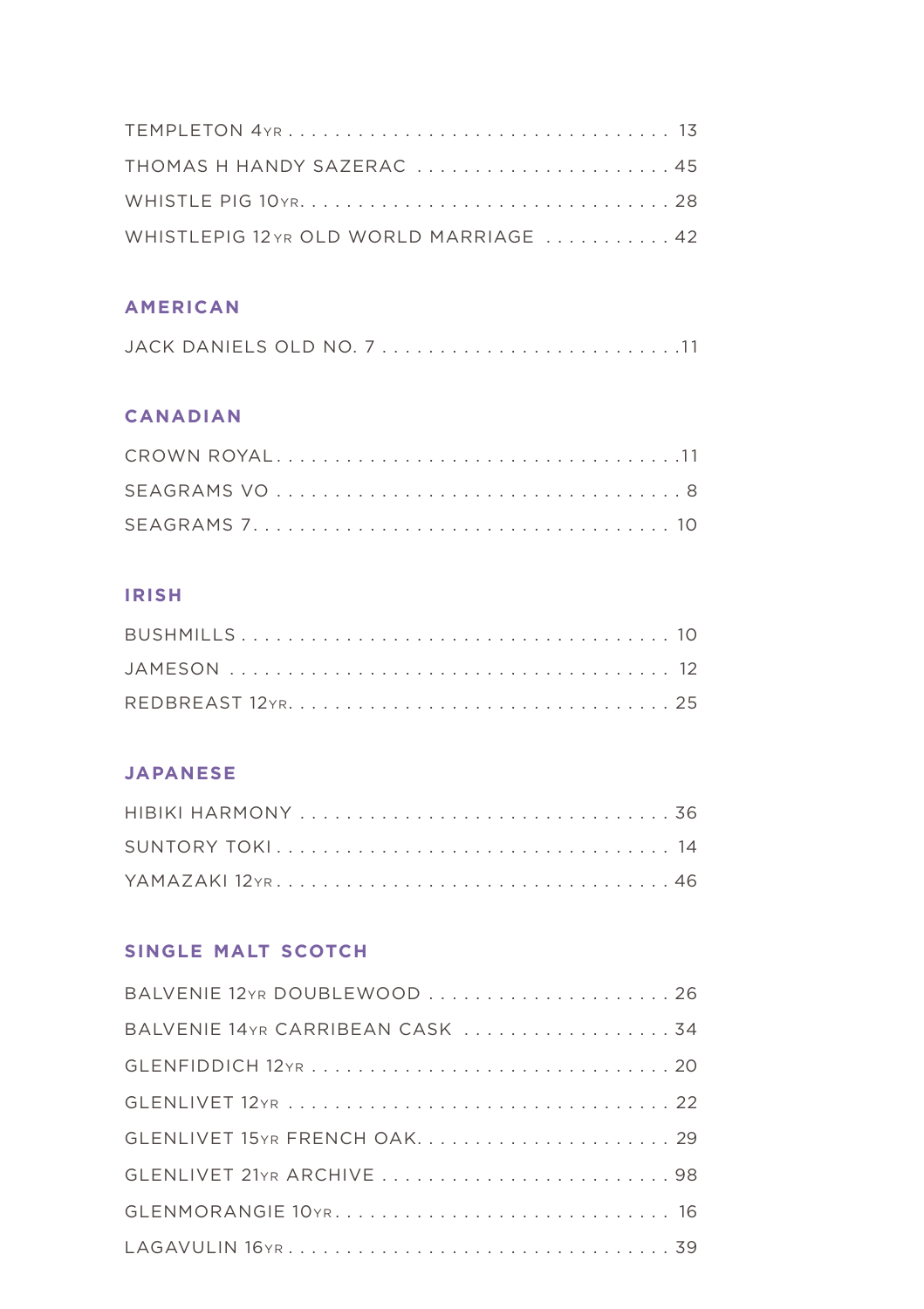| MACALLAN 18YR SHERRY OAK116 |  |
|-----------------------------|--|
|                             |  |

## **blended scotch**

| COMPASS BOX GREAT KING ST. ARTIST'S BLEND 14 |
|----------------------------------------------|
|                                              |
| JOHNNIE WALKER RED  11                       |
| JOHNNIE WALKER BLACK 15                      |
|                                              |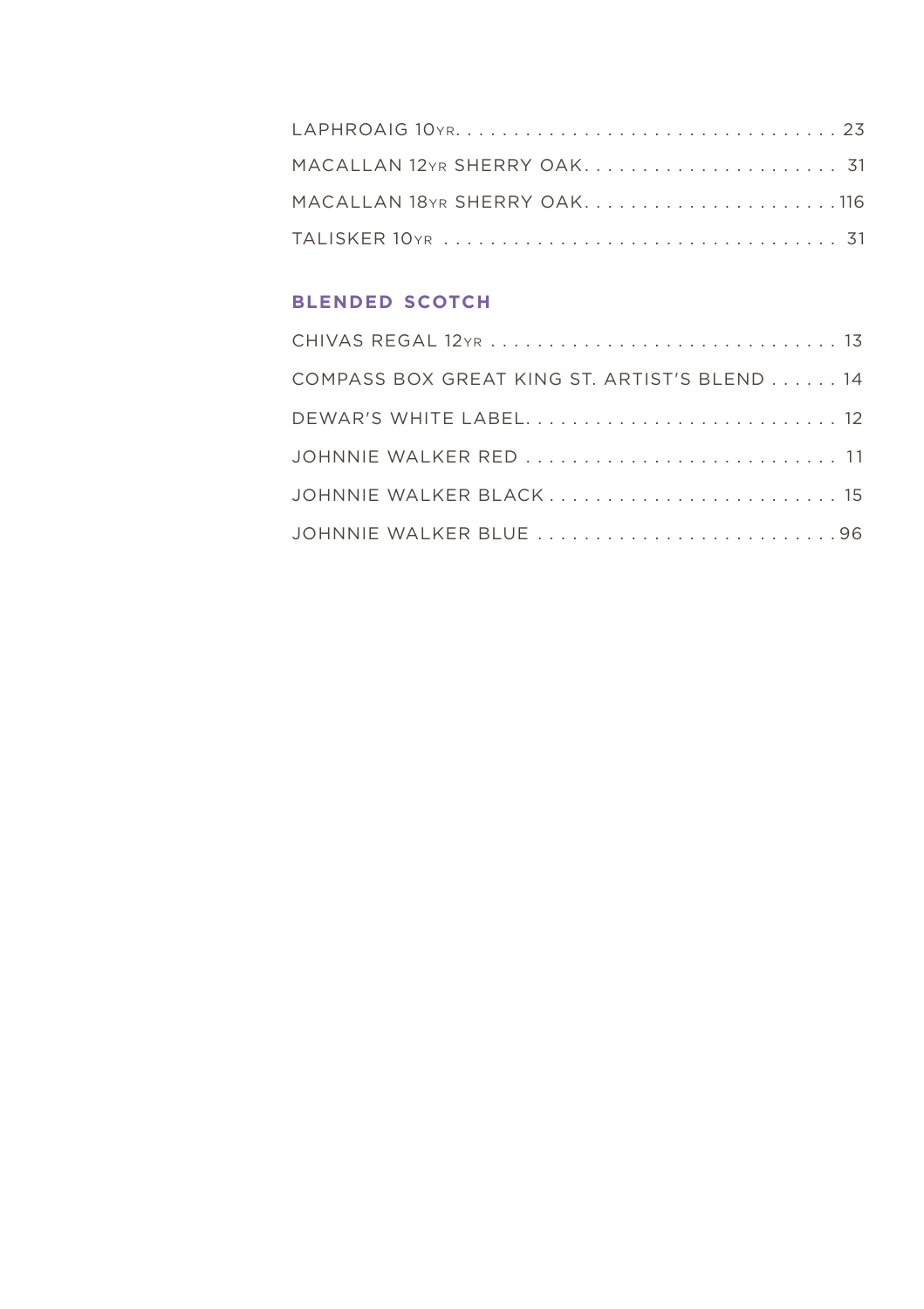## **BRANDY & COGNAC**

## **BRANDY**

| BARSOL PRIMERO QUEBRANTA PISCO  10 |  |
|------------------------------------|--|
|                                    |  |
|                                    |  |
|                                    |  |

### **COGNAC**

| DELAMAIN PALE & DRY40          |  |
|--------------------------------|--|
|                                |  |
|                                |  |
|                                |  |
|                                |  |
|                                |  |
|                                |  |
| REMY MARTIN LOUIS XIII 102 500 |  |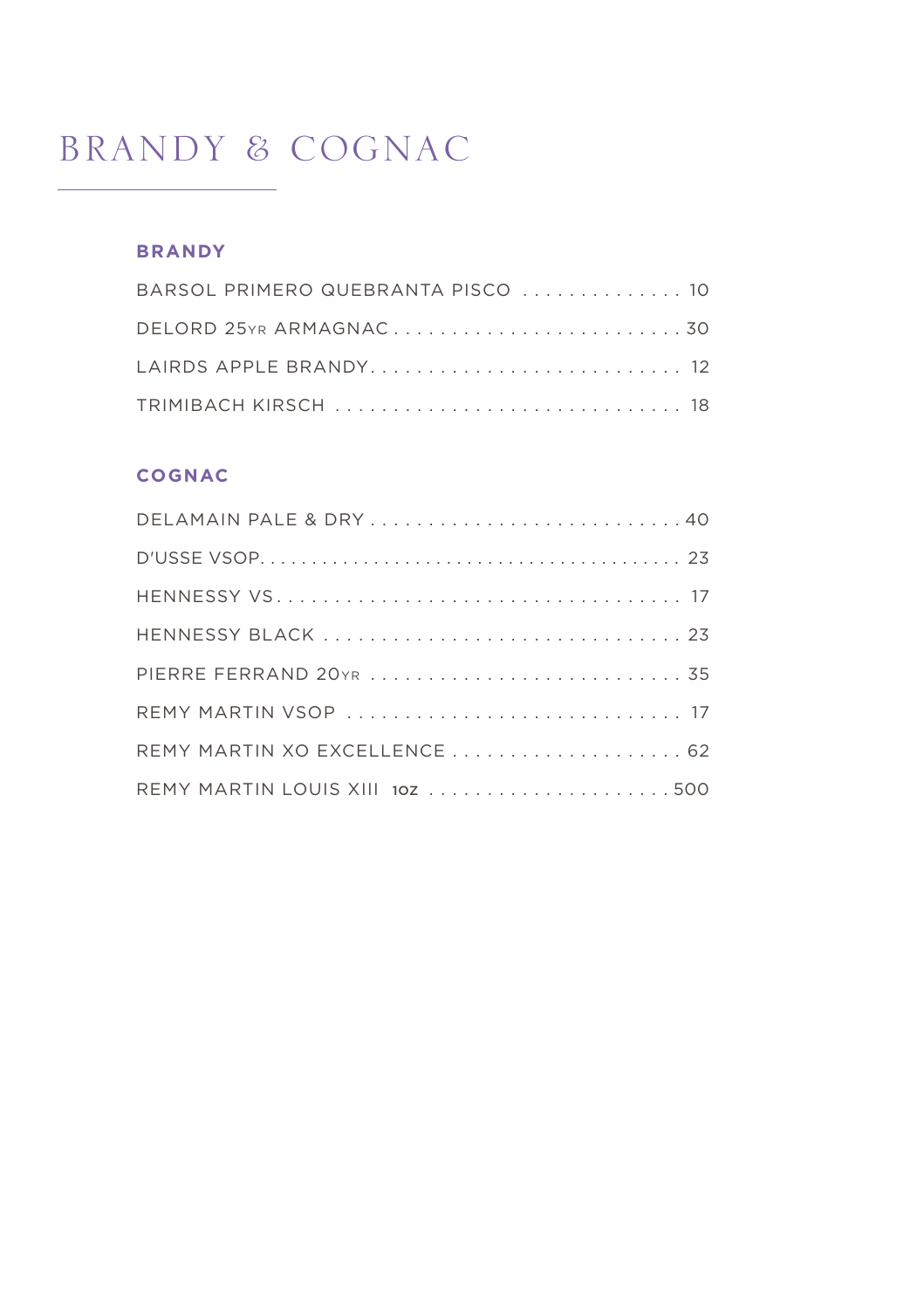## AGAVE

## **tequila**

| CASA DRAGONES JOVEN  120                 |
|------------------------------------------|
|                                          |
| CASAMIGOS REPOSADO  19                   |
|                                          |
| CLASE AZUL REPOSADO52                    |
| CLASE AZUL AÑEJO  182                    |
|                                          |
| DON JULIO BLANCO 20                      |
| DON JULIO REPOSADO 23                    |
| DON JULIO AÑEJO26                        |
| DON JULIO 194250                         |
| DON JULIO 70TH ANNIVERSARY AÑEJO CLARO35 |
|                                          |
|                                          |
|                                          |
| OLMECA ALTOS PLATA  11                   |
|                                          |
|                                          |
|                                          |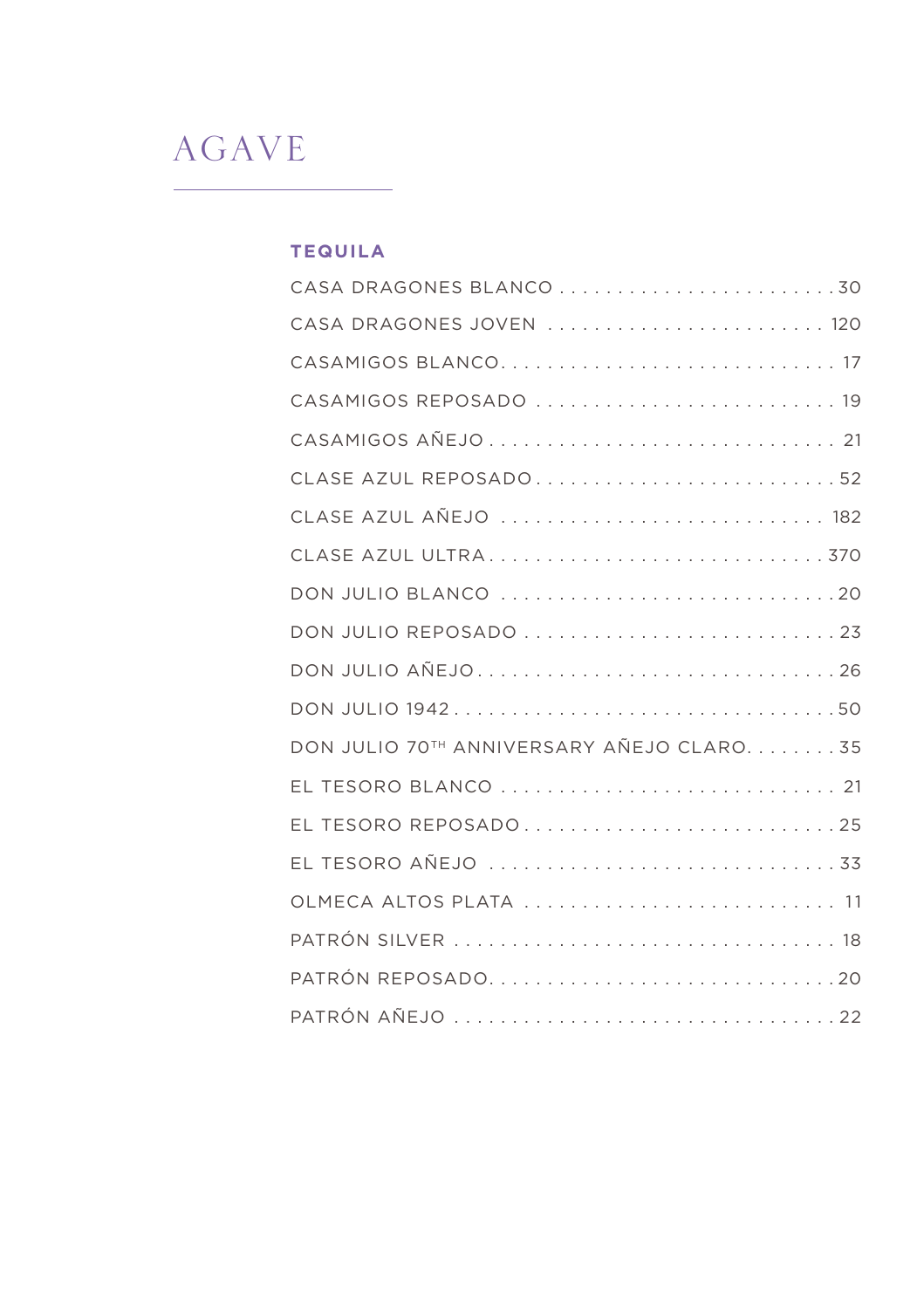## **mezcal**

| DEL MAGUEY VIDA 14   |
|----------------------|
| EL JOLGORIO CUIXE 42 |
|                      |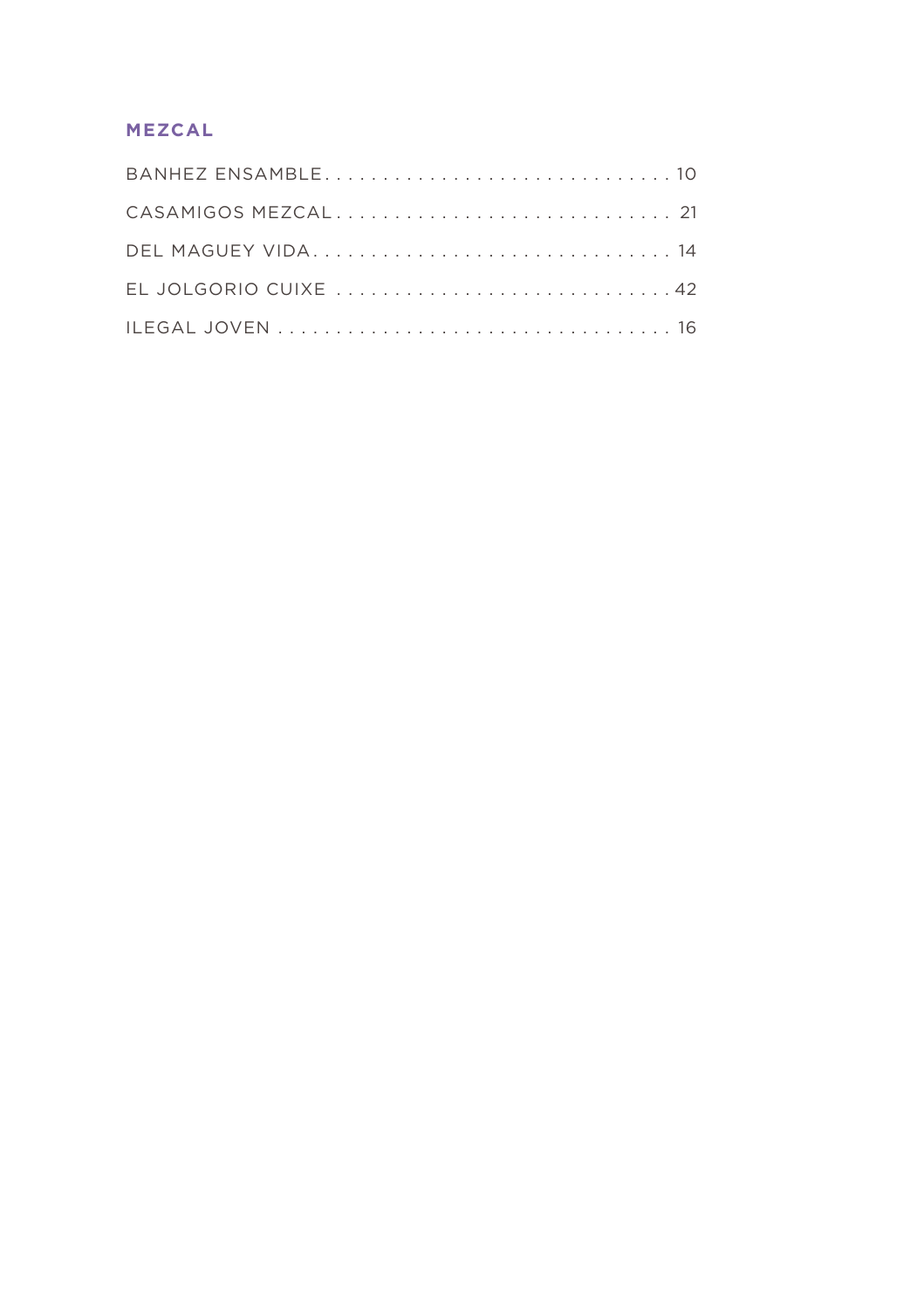## RUM

| FLOR DE CANA 4YR EXTRA SECO9 |
|------------------------------|
| GOSLING'S BLACK SEAL 9       |
|                              |
|                              |
|                              |
|                              |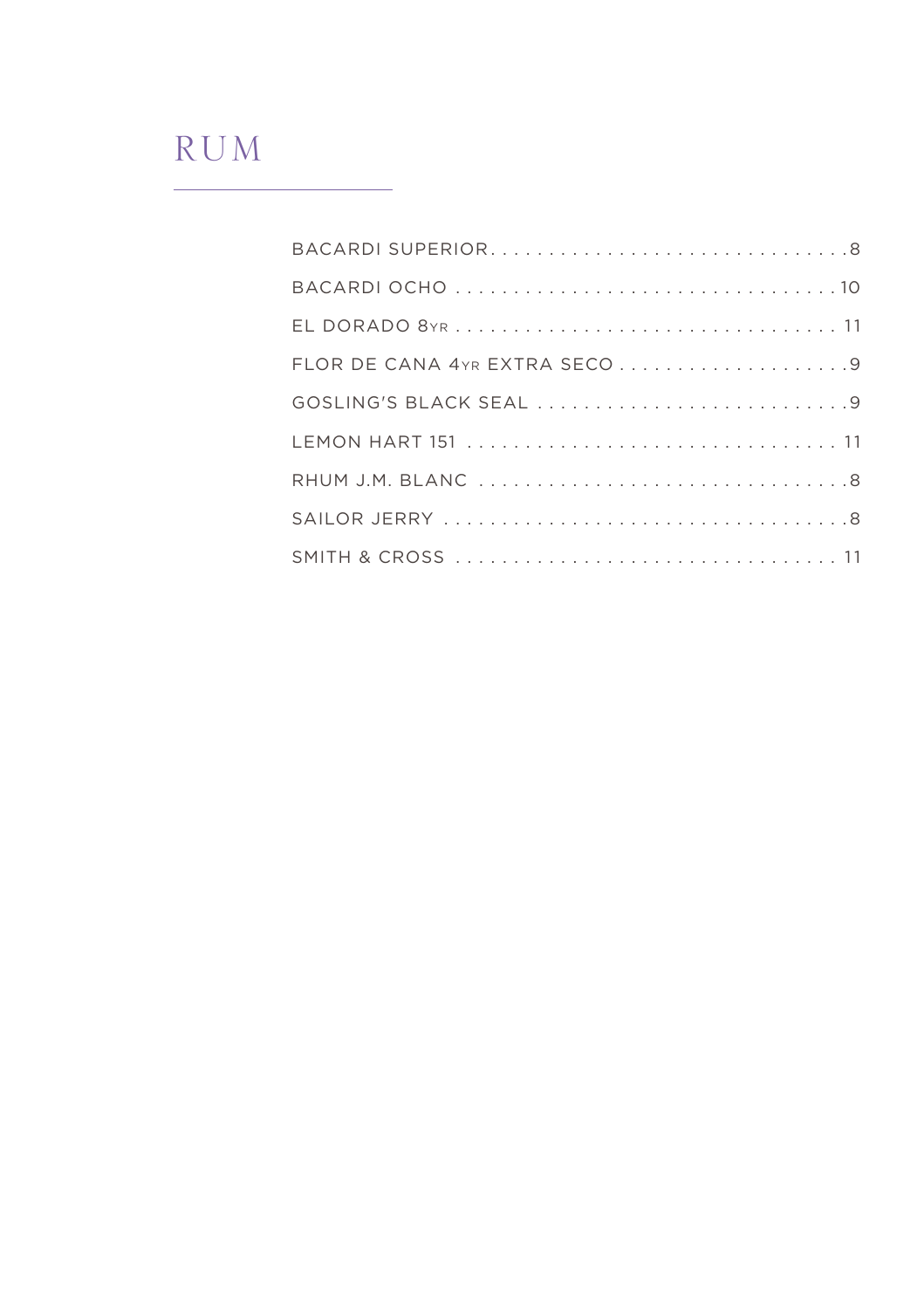## GIN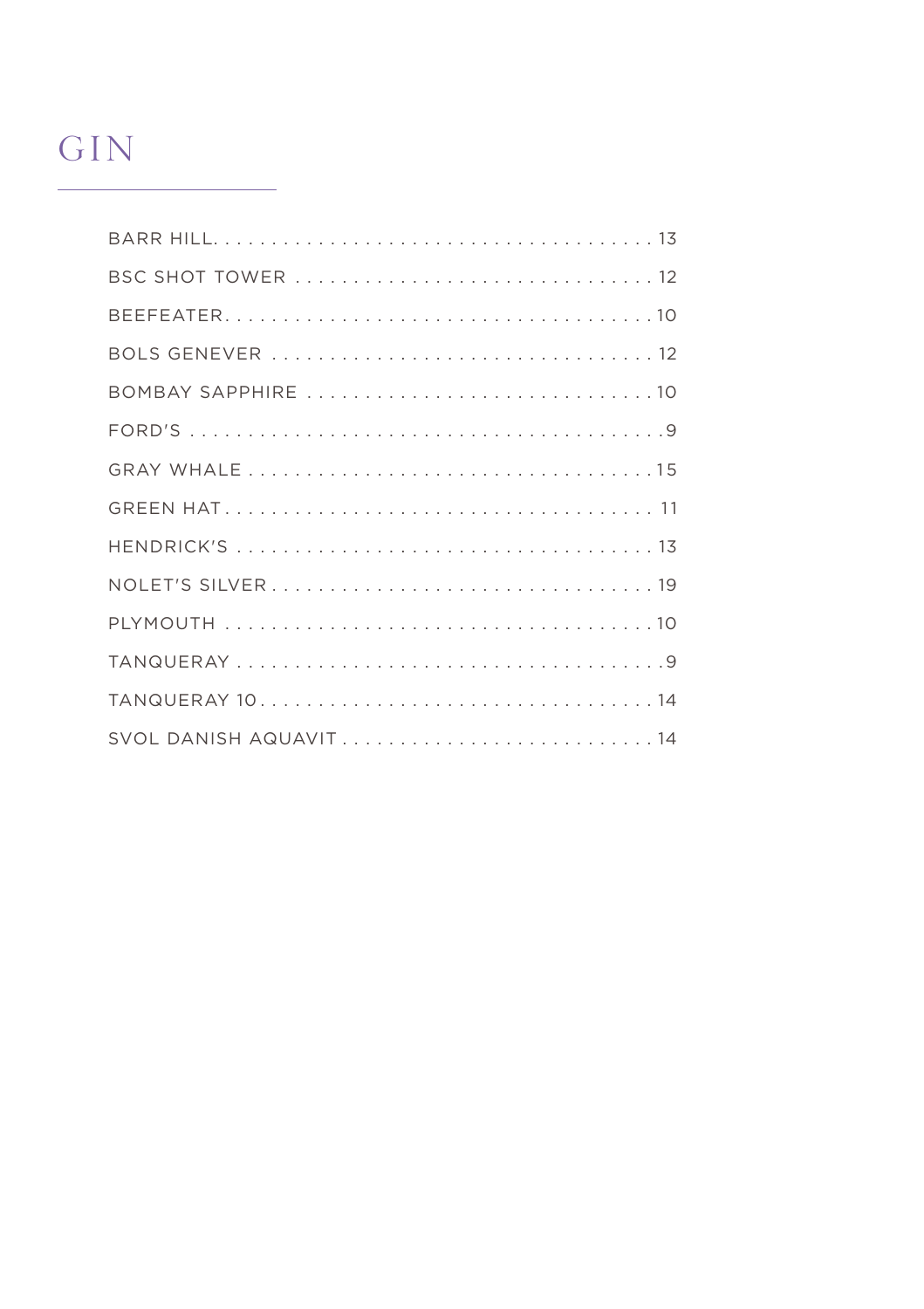## VODKA

L,

| CHOPIN FAMILY RESERVE  40    |
|------------------------------|
|                              |
|                              |
|                              |
|                              |
| KETEL ONE CUCUMBER & MINT 12 |
|                              |
|                              |
|                              |
| VAN GOGH DOUBLE ESPRESSO  8  |
|                              |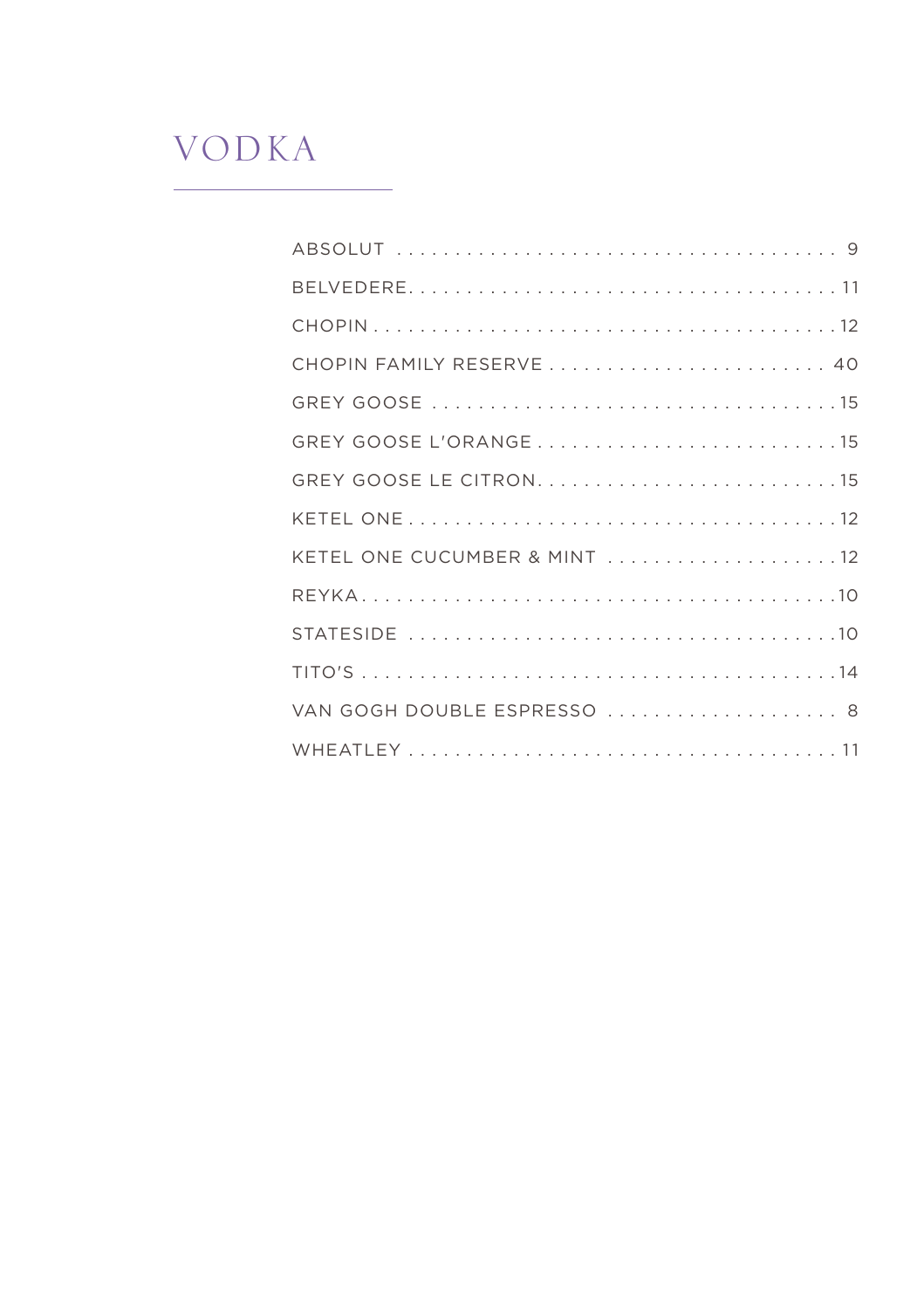## APERITIVI & AMARI

| AMARO MONTENEGRO  11 |
|----------------------|
|                      |
|                      |
|                      |
|                      |
|                      |
|                      |
|                      |
|                      |
|                      |